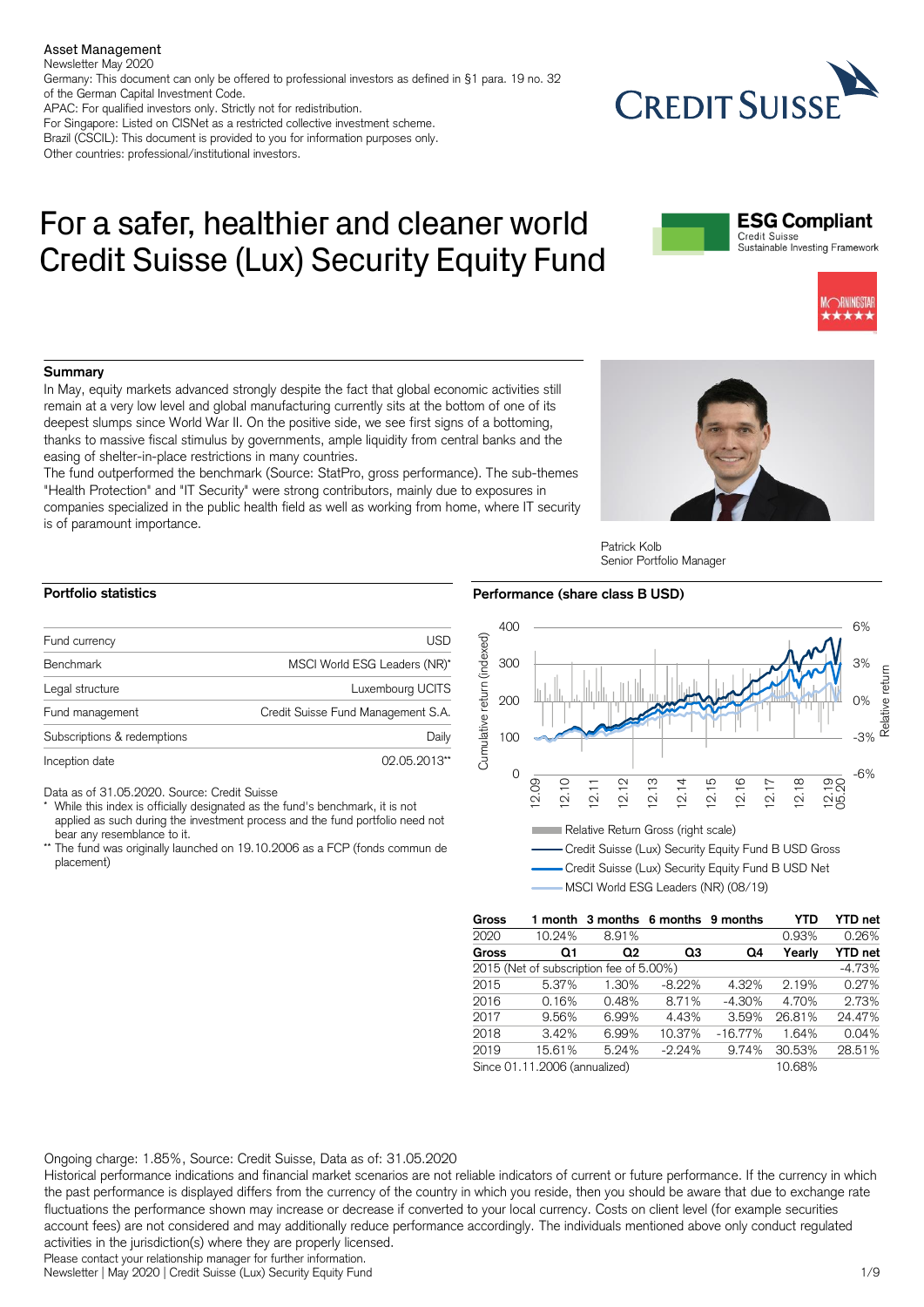## **Risks**

- Investors may lose part or all of their investment in this product.  $\blacksquare$
- The emphasis on security companies can create significant exposure to certain sectors or regions.
- A slowdown in the global economy could have an adverse impact on the security sector.
- As up to 20% of the fund assets can be invested in emerging markets, the political and economic risks in these countries may have an impact on the fund.
- The exposure to small and mid caps means that there is some liquidity risk.

# **Market review**

During the previous month, equity markets advanced strongly on signs of further declining infection and fatality rates related to COVID-19. However, global economic activities are still at a very low level. Global manufacturing currently sits at the bottom of one of its deepest slumps since World War II. The recent contraction in industrial activity is matched only by the deep global recessions in 1975 and 2009. But, on the positive side, there are signs of a bottoming: It seems the first wave of the corona crisis might be behind us and we are seeing early signs of economic green shoots, thanks to fiscal stimulus efforts from governments, ample liquidity from central banks and the easing of shelter-in-place restrictions in many countries.

## **Strategy and outlook**

**Portfolio action**

Given the persistent uncertainty surrounding the current state of the economy as well as the geopolitical and the healthcare-related situation in the world, we think the security & safety theme remains very appealing for long-term-oriented investors. The ongoing digitalization of our society, the need to protect our critical infrastructures, as well as the increasing world population and migration are the long-term structural growth drivers. Additionally, stricter regulatory trends (such as General Data Protection Regulation (GDPR), California Consumer Privacy Act (CCPA), Payment Services Directive 2 (PSD2) or Food Safety Modernization Act (FSMA)) show new regulations are only added, but never removed. In our opinion, our five investment themes within the security and safety segment should stay very interesting in the long run. In the short term, we cannot do much about the volatility and the cyclical nature of the market. Therefore, we continue to follow a balanced approach by favoring companies that have a strong market position the ability to increase margins and to grow earnings. As a result, we believe the fund is an attractive investment opportunity for patient investors willing to capture a favorable long-term growth trend with strong fundamentals.

# **Performance review**

The fund outperformed compared to the benchmark in May. As mentioned before, the headlines are still dominated by COVID-19 and reflect the importance of security & safety. The two sub-themes "Health Protection" and "IT Security" were again strong performance contributors in the previous month, mainly due to exposures in companies specialized in the field of public health as well as working from home, where IT security is of paramount importance. The sub-theme "Transportation Safety" was strong as well, mainly due to its cyclical characteristics. Noteworthy to mention as the strongest performance contributor is Zscaler, the provider of a cloud-based IT security platform. According to their recent quarterly results, revenues grew 40% year-over-year, accelerating from 36% in the previous quarter. Billings growth accelerated from 18% to 55%. The company is seeing increased demand for its cloud-based security products as companies equip their employees to work from home. Zscaler's platform reached a record high 100 billion transactions per day during the last quarter.

As long-term-oriented investors with a focus on a seven-to-ten-year investment horizon, we did, as usual, carry out some rebalancing within our existing holdings.

Additionally, we switched a holding in the field of transportation security and initiated a new position in an independent provider of crucial aerospace replacement parts. We think this company might be a structural winner in a post COVID-19 world: Airlines will remain under pressure to cut costs and this company is a key partner working with 200 airlines globally. After 2001 and 2009 it grew its market share, and we think this might happen again in 2021 and beyond as traffic begins to recover again.

Historical performance indications and financial market scenarios are not reliable indicators of future performance.

| Currency   | Share class | Segment       | Effective management fee p.a. <sup>1</sup> | TER <sup>2</sup> | Min. investment | Valor    | <b>ISIN</b>  |
|------------|-------------|---------------|--------------------------------------------|------------------|-----------------|----------|--------------|
| <b>USD</b> | В           | Retail        | .60%                                       | .85%             | None            | 21007211 | LU0909471251 |
| <b>USD</b> | ΙB          | Retail        | $0.90\%$                                   | 1.15%            | USD 500,000     | 22331370 | LU0971623524 |
| <b>USD</b> | FR          | Institutional | $0.90\%$                                   | 1.10%            | None            | 23899296 | LU1042675485 |
| <b>USD</b> | UΒ          | Retail        | .00%                                       | .25%             | None            | 26377044 | LU1144416432 |
| <b>EUR</b> | FBH         | Institutional | 0.90%                                      | 1.10%            | None            | 35916500 | LU1575200081 |

Management fee as of 31.05.2020. The fee may change at any time without prior notice to investors. For the maximum management fee, please refer to the fund's prospectus.

 $2$  The Total Expense Ratio (TER) includes the management fee.

Sales charge: max. 5%.

**Share classes**

The list of Share Classes is meant for illustrative purposes only. Please note that not all those share classes may be available in your jurisdiction. On the other side, depending on your jurisdiction, additional share classes may be available. Please contact your relationship manager.

The product's investment objectives, risks, charges, and expenses, as well as more complete information about the product are provided in the Prospectus (or relevant offering document) which should be read carefully before investing.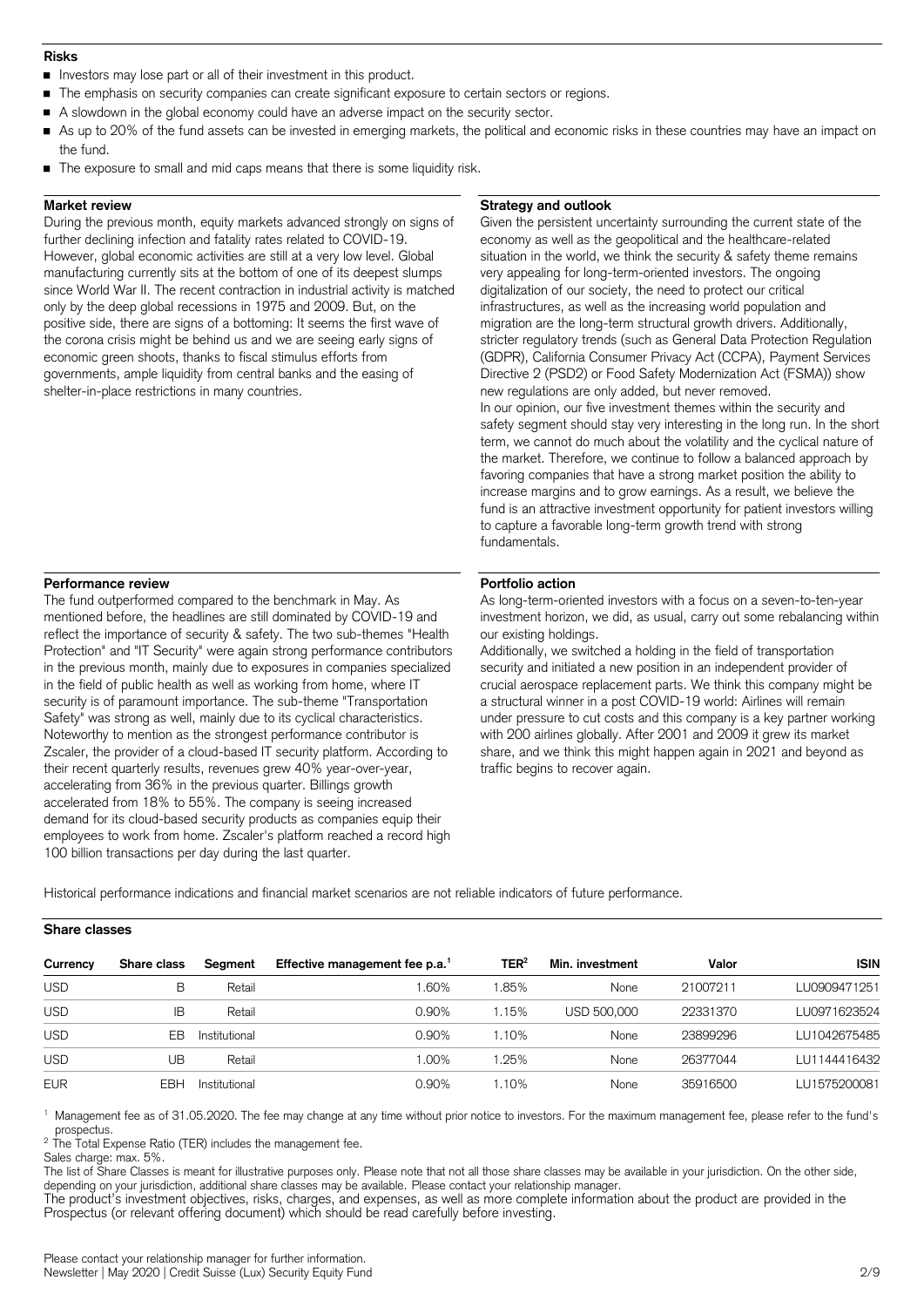# **IMPORTANT INFORMATION**

Source: Credit Suisse, otherwise specified.

Unless noted otherwise, all illustrations in this document were produced by Credit Suisse Group AG and/or its affiliates with the greatest of care and to the best of its knowledge and belief.

© 2020 Morningstar. All Rights Reserved. The information contained herein: (1) is proprietary to Morningstar and/or its content providers; (2) may not be copied or distributed; and (3) is not warranted to be accurate, complete or timely. Neither Morningstar nor its content providers are responsible for any damages or losses arising from any use of this information. Past performance is no guarantee of future results.

The star rating represents the most recent Morningstar Rating available at publication of this newsletter.

#### **Important information for clients in Switzerland, when this document is distributed via CREDIT SUISSE ASSET MANAGEMENT (Switzerland) Ltd and Switzerland, Argentina, Austria, Bahamas, Bahrain, Belgium, Bolivia, Brazil, Czech Republic, Chile, Colombia, Costa Rica, Cyprus, Denmark, DIFC, Dominican Republic, Ecuador, Egypt, Finland, France, Ghana, Greece, Honduras, Hungary, Israel, Italy, Jordan, Kazakhstan, Kenya, Kuwait, Lebanon, Lichtenstein, Luxembourg, Mexico, Monaco, Netherlands, Nicaragua, Nigeria, Norway, Oman, Qatar, Pakistan, Panama, Paraguay, Peru, Poland, Portugal, Romania, Russia, Saudi Arabia, Slovak Republic, Spain, Sweden, Tanzania, Turkey, UAE, Ukraine, Uruguay, Venezuela, when distributed via CREDIT SUISSE AG**

The information provided herein constitutes marketing material. It is not investment advice or otherwise based on a consideration of the personal circumstances of the addressee nor is it the result of objective or independent research. The information provided herein is not legally binding and it does not constitute an offer or invitation to enter into any type of financial transaction. The information provided herein was produced by Credit Suisse Group AG and/or its affiliates (hereafter "CS") with the greatest of care and to the best of its knowledge and belief. The information and views expressed herein are those of CS at the time of writing and are subject to change at any time without notice. They are derived from sources believed to be reliable. CS provides no guarantee with regard to the content and completeness of the information and where legally possible does not accept any liability for losses that might arise from making use of the information. If nothing is indicated to the contrary, all figures are unaudited. The information provided herein is for the exclusive use of the recipient. Neither this information nor any copy thereof may be sent, taken into or distributed in the United States or to any U. S. person (within the meaning of Regulation S under the US Securities Act of 1933, as amended). It may not be reproduced, neither in part nor in full, without the written permission of CS. Investment principal on bonds can be eroded depending on sale price, market price or changes in redemption amounts. Care is required when investing in such instruments. Investments in foreign currencies involve the additional risk that the foreign currency might lose value against the investor's reference currency. Equities are subject to market forces and hence fluctuations in value, which are not entirely predictable. The fund is domiciled in Luxembourg. The representative in Switzerland is Credit, Suisse Funds AG. The paying agent in Switzerland is Credit Suisse (Switzerland) Ltd. The prospectus, the simplified prospectus and/or the Key Investor Information Document (KIID) and the annual and half-yearly reports may be obtained free of charge from the representative or from any branch of Credit Suisse AG in Switzerland.

## **Additional information for Germany, when this document is distributed via CREDIT SUISSE AG**

The investment fund mentioned in this document has been established under Luxembourg law as undertaking for collective investment in transferable securities (UCITS) subject to EU Directive 2009/65/EC, as amended. Subscriptions are only valid on the basis of the current sales prospectus, key investor information document and the most recent annual report (or half-yearly report, if this is more recent). These and the funds management regulations and/or articles may be obtained free of charge in English/German language from Credit Suisse (Deutschland) AG, Taunustor 1, D-60310 Frankfurt am Main, Germany and UniCredit Bank Austria AG, Schottengasse 6–8, A-1010 Vienna, Austria. Credit Suisse Fund Services [Luxembourg] S.A., 5, rue Jean Monnet, 2180 Luxemburg is the Central Administration for the fund in Germany. Credit Suisse (Deutschland) AG, Taunustor 1, D−60310 Frankfurt am Main is the Information Agent for the fund in Germany.

#### **Additional information for Russia, when this document is distributed via CREDIT SUISSE AG**

This document is provided to you for information purposes only and in Russia it shall be exclusively used by recipients, who are Qualified Investors as defined by the applicable Russian legislation. Настоящий документ предоставлен Вам исключительно для информационных целей и предназначен на территории России исключительно для пользования квалифицированными инвесторами, признанными таковыми в силу или в порядке, определенном применимым российским законодательством.

#### **Additional information for Israel, when this document is distributed via CREDIT SUISSE AG**

This document has not been approved by the Israel Securities Authority and will only be distributed to Israeli residents in a manner that will not constitute "an offer to the public" under sections 15 and 15a of the Israel Securities Law, 5728-1968 ("the Securities Law") or section 25 of the Joint Investment Trusts Law, 5754-1994 ("the Joint Investment Trusts Law "), as applicable. The Products are being offered to a limited number of investors (35 investors or fewer during any given 12 month period) and/or those categories of investors listed in the First Addendum ("the Addendum") to the Securities Law, ("Sophisticated Investors") as may change from time to time. This document may not be used for any other purpose, nor be furnished to any other person other than those to whom copies have been sent. Any offeree who purchases a Product is purchasing such Product for its own benefit and account and not with the aim or intention of distributing or offering such Product to other parties (other than, in the case of an offeree which is a Sophisticated Investor by virtue of it being a banking corporation, portfolio manager or member of the Tel-Aviv Stock Exchange, as defined in the Addendum, where such offeree is purchasing Product for another party which is a Sophisticated Investor). Nothing in this document should be considered investment advice or investment marketing as defined in the Regulation of Investment Counselling, Investment Marketing and Portfolio Management Law, 5755-1995. Investors are encouraged to seek competent investment counselling from a locally licensed investment counsel prior to making the investment. As a prerequisite to the receipt of a copy of this document a recipient shall be required by the Fund to provide confirmation that it is a Sophisticated Investor purchasing Products for its own account or, where applicable, for other Sophisticated Investors. This document does not constitute an offer to sell or solicitation of an offer to buy any securities other than the Shares offered hereby, nor does it constitute an offer to sell to or solicitation of an offer to buy from any person or persons in any state or other jurisdiction in which such offer or solicitation would be unlawful, or in which the person making such offer or solicitation is not qualified to do so, or to a person or persons to whom it is unlawful to make such offer or solicitation.

#### **Additional information for DIFC, when this document is distributed via CREDIT SUISSE AG**

This presentation can only be offered to Professional Clients. This material is personal to each offeree and may only be used by those persons to whom it has been handed out.

# **Additional information for Bahrain, when this document is distributed via CREDIT SUISSE AG**

The document has not been approved by the Central Bank of Bahrain which takes no responsibility for its contents. No offer to the public to purchase the fund units will be made in the Kingdom of Bahrain and this document is intended to be read by the addressee only and must not be passed to, issued to, or shown to the public generally.

# **Additional information for Chile, when this document is distributed via CREDIT SUISSE AG**

The offer of the securities mentioned in this presentation is subject to General Rule No. 336 issued by the Financial Market Commission of Chile (Comisión para el Mercado Financiero ("CMF")). The subject matter of this offer are securities not registered with the Securities Registry (Registro de Valores) of the CMF, nor with the Foreign Securities Registry (Registro de Valores Extranjeros) of the CMF; therefore, such securities are not subject to the supervision of the CMF. Since the securities are not registered in Chile, there is no obligation of the issuer to make publicly available information about the securities in Chile. The securities shall not be subject to public offering in Chile unless registered with the relevant securities registry of the CMF.

#### **Additional information for Uruguay, when this document is distributed via CREDIT SUISSE AG**

The instruments of this fund correspond to a fund that was not established under the system provided by Uruguayan Law 16,774 of September 27, 1996 and is not registered before the Uruguayan Central Bank.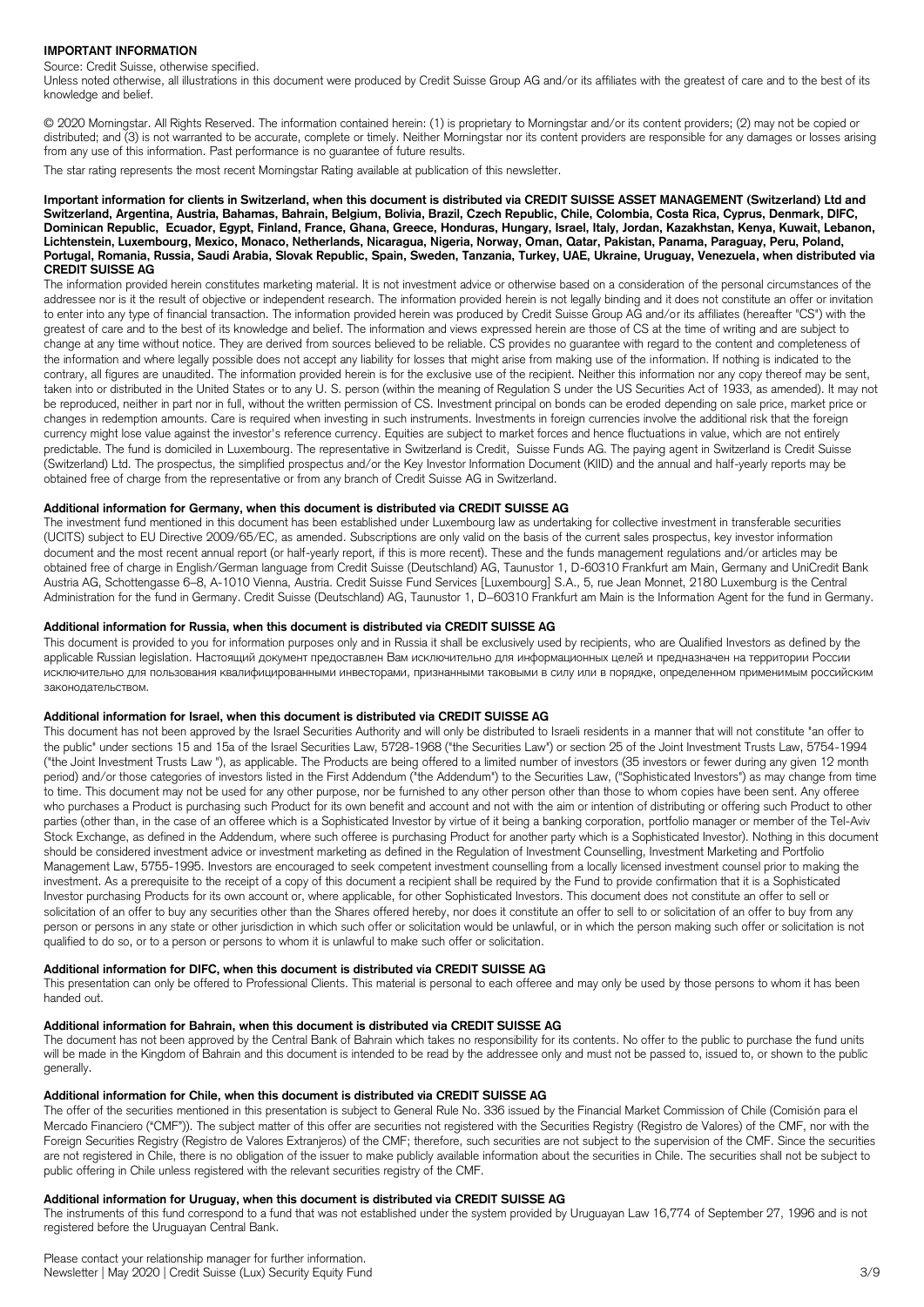# **Additional important information for persons in Spain, when this document is distributed via CREDIT SUISSE AG Sucursal en España**

Spain The fund [fund Credit Suisse (Lux) Security Equity Fund] is registered at the Comisión Nacional del Mercado de Valores for distribution in Spain by registered distributors. The prospectus, the key investor information document or the document replacing it in the home country of the fund, the management regulations or bylaws and the annual and/or semi-annual reports are available free of charge from registered distributors, such as Credit Suisse International, Sucursal en España and/or Credit Suisse AG, Sucursal en España, with registered office at calle Ayala 42, 28001 Madrid, España. Investors should carefully read and analyze the mentioned documents, if necessary with the help of a professional advisor. In Spain, this material is distributed by Credit Suisse AG, Sucursal en España.

## **Important information for clients in Germany and Austria, when this document is distributed via CREDIT SUISSE (DEUTSCHLAND) AKTIENGESELLSCHAFT**

This document was produced by Credit Suisse AG and/or its affiliates (hereafter "CS") with the greatest of care and to the best of its knowledge and belief. The opinions expressed in this document are those of CS at the time of writing and are subject to change at any time without notice. If nothing is indicated to the contrary, all figures are unaudited. This document is provided for information purposes only and is for the exclusive use of the recipient. It does not constitute an offer or a recommendation to buy or sell financial instruments or banking services and does not release the recipient from exercising his/her own judgment. The recipient is in consequences, if necessary with the help of a professional advisor. This document may not be reproduced either in part or in full without the written permission of CS. This document applies exclusively to clients in Germany and Austria. It is expressly not intended for persons who, due to their nationality or place of residence, are not permitted access to such information under local law. Neither this document nor any copy thereof may be sent, taken into or distributed in the United States or to any U. S. person (within the meaning of Regulation S under the US Securities Act of 1933, as amended). Every investment involves risk, especially with regard to fluctuations in value and return. Investments in foreign currencies involve the additional risk that the foreign currency might lose value against the investor's reference currency. Historical performance indications and financial market scenarios are no reliable indicator for current or future performance. Furthermore, no guarantee can be given that the performance of the benchmark will be reached or outperformed. In connection with this investment product, Credit Suisse AG and/or its affiliates may pay to third parties, or receive from third parties as part of their compensation or otherwise, one-time or recurring inducements (e.g. sales charges, placement or holding fees). You may request further information from your bank/relationship manager. Potential conflicts of interest cannot be excluded. This document qualifies as marketing material that has been published for advertising purposes. It must not be read as independent research. The investment fund mentioned in this document has been established under Luxembourg law as undertaking for collective investment in transferable securities (UCITS) subject to EU Directive 2009/65/EC, as amended. Subscriptions are only valid on the basis of the current sales prospectus, key investor information document and the most recent annual report (or half-yearly report, if this is more recent). These and the funds management regulations and/or articles may be obtained free of charge in English/German language from Credit Suisse (Deutschland) AG, Taunustor 1, D-60310 Frankfurt am Main, Germany and UniCredit Bank Austria AG, Schottengasse 6–8, A-1010 Vienna, Austria. Credit Suisse Fund Services [Luxembourg] S.A., 5, rue Jean Monnet, 2180 Luxemburg is the Central Administration for the fund in Germany. Credit Suisse (Deutschland) AG, Taunustor 1, D−60310 Frankfurt am Main is the Information Agent for the fund in Germany. UniCredit Bank Austria AG, Schottengasse 6–8, A-1010 Vienna, is the Paying Agent for the fund [for the funds] in Austria.

| CREDIT SUISSE (DEUTSCHLAND) | Service-Line:                              |
|-----------------------------|--------------------------------------------|
| AKTIENGESELLSCHAFT          | Telefon: +49 (0) 69 7538 1111              |
| Taunustor 1                 | Telefax: +49 (0) 69 7538 1796              |
| D-60310 Frankfurt am Main   | E-Mail: investment.fonds@credit-suisse.com |

#### **Important information for clients in Luxembourg, when this document is distributed via Credit Suisse Fund Management S.A.**

For prospective investors in Luxembourg: This document was produced by Credit Suisse Group AG and/or its affiliates (hereafter "CS") with the greatest of care and to the best of its knowledge and belief. However, CS provides no guarantee with regard to its content and completeness and does not accept any liability for losses which might arise from making use of this information. The opinions expressed in this document are those of CS at the time of writing and are subject to change at any time without notice. If nothing is indicated to the contrary, all figures are not audited. This document is provided on a confidential basis and for information purposes only and is for the exclusive use of the recipient. This document has not been reviewed or approved by any supervisory authority in Luxembourg or elsewhere. It does not constitute an offer or a recommendation to buy or sell financial instruments or banking services and does not release the recipient from exercising his/her own judgment. The recipient is in particular recommended to check that the information provided is in line with his/her own circumstances with regard to any legal, regulatory, tax or other consequences, if necessary with the help of a professional advisor. This document may not be reproduced either in part or in full without the written permission of CS. It is expressly not intended for persons who, due to their nationality or place of residence, are not permitted access to such information under local law. Neither this document nor any copy thereof may be sent, taken into or distributed in the United States or to any U.S. person\*. Every investment involves risk, especially with regard to fluctuations in value and return. Investments in foreign currencies involve the additional risk that the foreign currency might lose value against the investor's reference currency. Historical performance indications and financial market scenarios are not reliable indicators of current or future performance. Performance indications do not consider commissions levied at subscription/purchase and/or redemption/sale. No representation is made that the investment policy or strategy pursued by the investment fund will or is likely to be successful or achievable. Furthermore, no guarantee can be given that the performance of the benchmark will be reached or outperformed. The attention of investors is specifically drawn to the "Risk Factors" section in the sales prospectus and although high priority is given to risk control and monitoring, it cannot be ruled out that in exceptional cases a significant loss on individual investments may occur. The investment fund mentioned in this publication has been established under Luxembourg law and qualifies as an undertaking for collective investment in transferable securities (UCITS) subject to EU Directive 2009/65/EC, as amended. Subscriptions are only valid on the basis of the investment fund's current legal documents, i.e. the sales prospectus, key investor information document (KIID) and the most recent annual report (or half-yearly report, if this is more recent). If there is an inconsistency between this marketing document and the above mentioned legal documents, the provisions in the legal documents shall prevail. Investors should read the legal documents carefully before investing in the investment fund. These legal documents and the investment fund's constitutional documents may be obtained free of charge, in English, from Credit Suisse Fund Management S.A., P.O. Box 369, L-2013 Luxembourg.

\* "US Person" shall be defined as and include (i) a "United States person" as described in section 7701(a)(30) of the U.S. Internal Revenue Code of 1986, as amended (the "Code"), (ii) a "U.S. person" as such term is defined in Regulation S of the Securities Act of 1933, as amended, (iii) a person that is "in the United States" as defined in Rule 202(a)(30)-1 under the U.S. Investment Advisers Act of 1940, as amended, or (iv) a person that does not qualify as a "Non-United States Person" as such term is defined in U.S. Commodities Futures Trading Commission Rule 4.7.

## **Important information for clients in Belgium, when this document is distributed via Credit Suisse Fund Management S.A.**

For prospective investors in Luxembourg: This document was produced by Credit Suisse Group AG and/or its affiliates (hereafter "CS") with the greatest of care and to the best of its knowledge and belief. However, CS provides no guarantee with regard to its content and completeness and does not accept any liability for losses which might arise from making use of this information. The opinions expressed in this document are those of CS at the time of writing and are subject to change at any time without notice. If nothing is indicated to the contrary, all figures are not audited. This document is provided on a confidential basis and for information purposes only and is for the exclusive use of the recipient. This document has not been reviewed or approved by any supervisory authority in Luxembourg or elsewhere. It does not constitute an offer or a recommendation to buy or sell financial instruments or banking services and does not release the recipient from exercising his/her own judgment. The recipient is in particular recommended to check that the information provided is in line with his/her own circumstances with regard to any legal, regulatory, tax or other consequences, if necessary with the help of a professional advisor. This document may not be reproduced either in part or in full without the written permission of CS. It is expressly not intended for persons who, due to their nationality or place of residence, are not permitted access to such information under local law. Neither this document nor any copy thereof may be sent, taken into or distributed in the United States or to any U.S. person\*. Every investment involves risk, especially with regard to fluctuations in value and return. Investments in foreign currencies involve the additional risk that the foreign currency might lose value against the investor's reference currency. Historical performance indications and financial market scenarios are not reliable indicators of current or future performance. Performance indications do not consider commissions levied at subscription/purchase and/or redemption/sale. No representation is made that the investment policy or strategy pursued by the investment fund will or is likely to be successful or achievable. Furthermore, no guarantee can be given that the performance of the benchmark will be reached or outperformed. The attention of investors is specifically drawn to the "Risk Factors" section in the sales prospectus and although high priority is given to risk control and monitoring, it cannot be ruled out that in exceptional cases a significant loss on individual investments may occur. The investment fund mentioned in this publication has been established under Luxembourg law and qualifies as an undertaking for collective investment in transferable securities (UCITS) subject to EU Directive 2009/65/EC, as amended. Subscriptions are only valid on the basis of the investment fund's current legal documents, i.e. the sales prospectus, key investor information document (KIID) and the most recent annual report (or half-yearly report, if this is more recent). If there is an inconsistency between this marketing document and the above mentioned legal documents, the provisions in the legal documents shall prevail. Investors should read the legal documents carefully before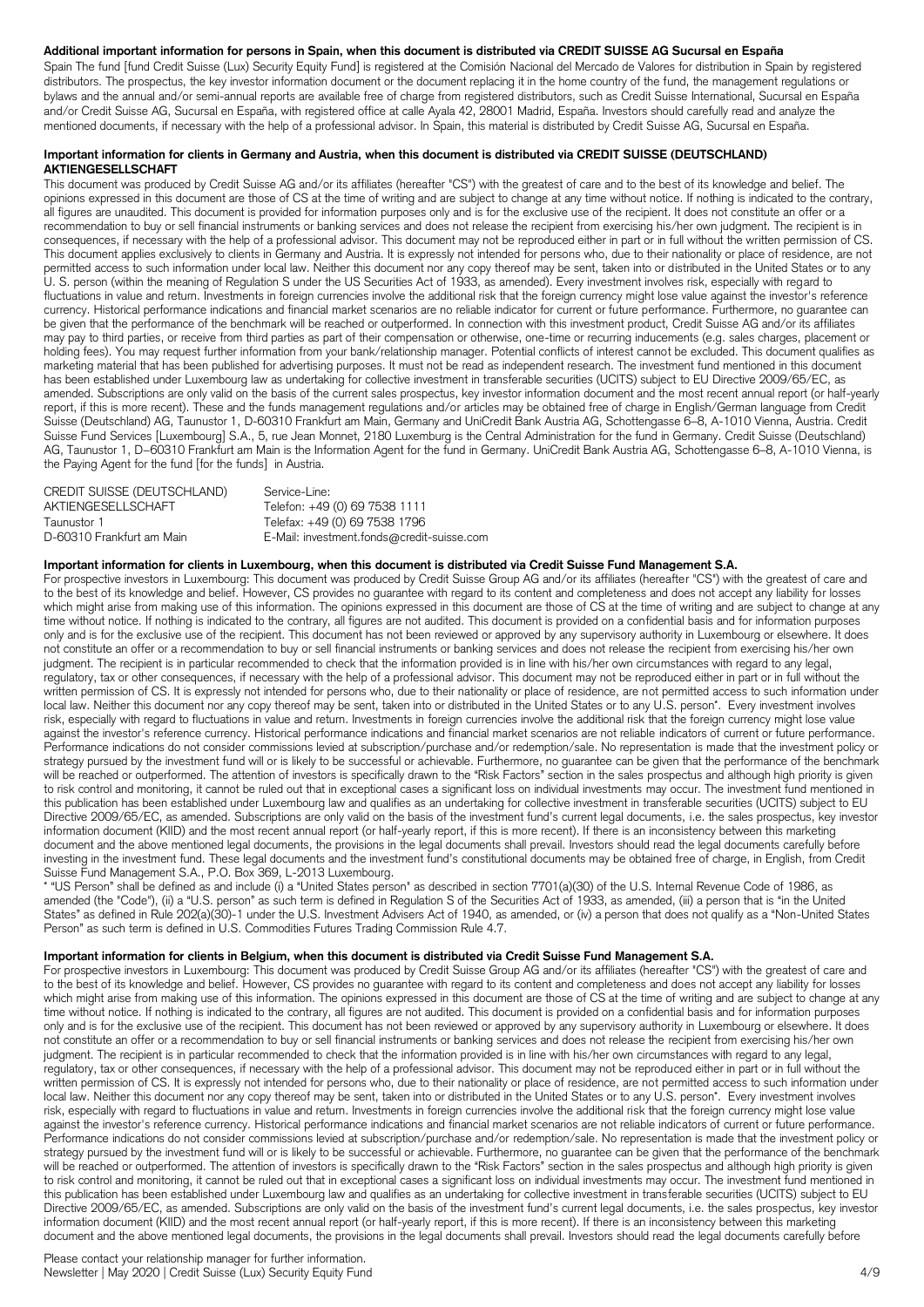investing in the investment fund. These legal documents and the investment fund's constitutional documents may be obtained free of charge, in English, from Credit Suisse Fund Management S.A., P.O. Box 369, L-2013 Luxembourg.

\* "US Person" shall be defined as and include (i) a "United States person" as described in section 7701(a)(30) of the U.S. Internal Revenue Code of 1986, as amended (the "Code"), (ii) a "U.S. person" as such term is defined in Regulation S of the Securities Act of 1933, as amended, (iii) a person that is "in the United States" as defined in Rule 202(a)(30)-1 under the U.S. Investment Advisers Act of 1940, as amended, or (iv) a person that does not qualify as a "Non-United States Person" as such term is defined in U.S. Commodities Futures Trading Commission Rule 4.7.

# **Important information for clients in France, when this document is distributed via Credit Suisse Fund Management S.A, Credit Suisse Securities (Europe) Limited Paris Branch and Credit Suisse (Luxembourg) S.A., Succursale en France**

The information provided herein constitutes marketing material. It is not investment advice or otherwise based on a consideration of the personal circumstances of the addressee nor is it the result of objective or independent research. The information provided herein is not legally binding and it does not constitute an offer or invitation to enter into any type of financial transaction. The information provided herein was produced by Credit Suisse AG and/or its affiliates (hereafter "CS") with the greatest of care and to the best of its knowledge and belief. The information and views expressed herein are those of CS at the time of writing and are subject to change at any time without notice. They are derived from sources believed to be reliable. CS provides no guarantee with regard to the content and completeness of the information and where legally possible does not accept any liability for losses that might arise from making use of the information. If nothing is indicated to the contrary, all figures are unaudited. The information provided herein is for the exclusive use of the recipient. Neither this information nor any copy thereof may be sent, taken into or distributed in the United States or to any U. S. person (within the meaning of Regulation S under the US Securities Act of 1933, as amended). It may not be reproduced, neither in part nor in full, without the written permission of CS. Investment principal on bonds can be eroded depending on sale price, market price or changes in redemption amounts. Care is required when investing in such instruments. This fund is domiciled in Luxembourg. The representative in Switzerland is Credit Suisse Funds AG, Zurich. The paying agent in Switzerland is Credit Suisse AG, Zurich.

This document is solely for the attention of professional clients, within the meaning of the MiFID, that invest for their own account (including management companies (funds of funds) and professional clients that invest on behalf of their client pursuant to a discretionary management mandate). It is not intended for distribution to the public. This document has not been reviewed or approved by any supervisory authority in Luxembourg or elsewhere. It does not constitute an offer or a recommendation to buy or sell financial instruments or banking services and does not release the recipient from exercising his/her own judgment. The recipient is in particular recommended to check that the information provided is in line with his/her own circumstances with regard to any legal, regulatory, tax or other consequences, if necessary with the help of a professional advisor. Every investment involves risk, especially with regard to fluctuations in value and return. Investments in foreign currencies involve the additional risk that the foreign currency might lose value against the investor's reference currency. Historical performance indications and financial market scenarios are no reliable indicators of current or future performance. Performance indications do not consider commissions levied at subscription and/or redemption. Furthermore, no guarantee can be given that the performance of the benchmark will be reached or outperformed. The attention of investors is specifically drawn to the "Risk Factors" section in the sales prospectus. The investment fund described in this marketing material (hereafter the "Fund") has been authorized as a UCITS by the Commission de Surveillance du Secteur Financier (CSSF) in accordance with Directive 2009/65/EC as amended. The Fund has been notified for marketing in France to the Autorité des marchés financiers and may be distributed to investors in France. Subscriptions may only be validly made on the basis of the Fund's current legal documents, i.e. the sales prospectus, key investor information document (KIID) and the most recent annual report (or half-yearly report, if this is more recent). If there is an inconsistency between this marketing document and the above mentioned legal documents, the provisions in the legal documents shall prevail. Investors should read the legal documents carefully before investing in the investment fund. Credit Suisse Fund Management S.A., 5 rue Jean Monnet, L-2180 Luxembourg, is the management company of the Fund and is authorized and regulated by the Commission de Surveillance du Secteur Financier, 283 route d'Arlon, L-1150 Luxembourg. Credit Suisse Fund Management S.A., is also the distributor of the Fund in France. BNP Paribas Securities Services, 3 rue d'Antin, 75002 Paris, is the centralizing correspondent in France. English versions of the prospectus, the KIID, the management regulations or the articles of incorporation and the annual and half-yearly reports may be obtained free of charge from Credit Suisse Fund Management S.A., via the website [https://amfunds.credit-suisse.com/,](https://amfunds.credit-suisse.com/) or via your account manager.

#### For France, this material can be distributed :

- via **Credit Suisse (Luxembourg) S.A., Succursale en France**, a branch of Credit Suisse (Luxembourg) subject to the prudential supervision of the Luxembourg supervisory authority, the Commission de Surveillance du Secteur Financier (CSSF) and furtherly authorized and regulated in France by the Autorité de Contrôle Prudentiel et de Résolution (ACPR) and the Autorité des Marchés Financiers (AMF).

- via **Credit Suisse Securities (Europe) Limited Paris Branch**, a branch of Credit Suisse Securities (Europe) Limited authorized by the Prudential Regulation Authority (PRA) and regulated by the Financial Conduct Authority (FCA) and furtherly authorized and regulated in France by the Autorité de Contrôle Prudentiel et de Résolution (ACPR) and the Autorité des Marchés Financiers (AMF).

- via Credit Suisse Fund Management S.A. which is authorized and regulated by the Commission de Surveillance du Secteur Financier and is also the distributor of the Fund in France.

PERFORMANCE OBTAINED IN THE PAST DOES NOT CONSTITUTE ANY WARRANTY FOR FUTURE. BEFORE THE SUBSCRIPTIONS READ THE PROSPECTUS.

# **Important information for clients in Italy, when this document is distributed via CREDIT SUISSE (ITALY) S.P.A.**

This document was produced by Credit Suisse with the greatest of care and to the best of its knowledge and belief. However Credit Suisse provides no guarantee with regard to its content and completeness and does not accept any liability for losses which might arise from making use of this information. The opinions expressed in this document are those of Credit Suisse at the time of writing and are subject to change at any time without notice. If nothing is indicated to the contrary, all figures are not audited. This document is provided for information purposes only and is for the exclusive use of the recipient. It does not constitute an offer or a recommendation to buy or sell financial instruments or banking services and does not release the recipient from exercising his/her own judgment. Financial instruments mentioned in this document could be considered complex products and therefore may not be suitable for retail clients. The recipient is in particular recommended to check that the information provided is in line with his/her own circumstances with regard to any legal, regulatory, tax or other consequences, if necessary with the help of a professional advisor. This document may not be reproduced either in part or in full without the written permission of Credit Suisse. It is expressly not intended for persons who, due to their nationality or place of residence, are not permitted access to such information under local law. Every investment involves risk, especially with regard to fluctuations in value and return. Investments in foreign currencies involve the additional risk that the foreign currency might lose value against the investor's reference currency. Historical performance indications and financial market scenarios are no reliable indicators of current or future performance. Performance indications do not consider commissions levied at subscription and/or redemption. Furthermore, no guarantee can be given that the performance of the benchmark will be reached or outperformed. The collective investment scheme mentioned in this publication was issued in Luxembourg as a UCITS pursuant to Part I of the Luxembourg law of December 20, 2002, on undertakings for collective investment. Local paying agent in Italy are Allfunds Bank SA, State Street Bank International GmbH - Succursale Italia, BNP Paribas Securities Services Milan Branch and Sella Holding Banca SpA. Subscriptions are only valid on the basis of the current sales prospectus, key investor information document (KIID) and the most recent annual report (or semi annual report, if the latter is more recent). The prospectus, the simplified prospectus, the management regulations and the annual and semi annual reports may be obtained free of charge from all authorized distributors. **PERFORMANCE OBTAINED IN THE PAST DOES NOT CONSTITUTE ANY WARRANTY FOR FUTURE. BEFORE THE SUBSCRIPTIONS READ THE PROSPECTUS.** 

Neither this document nor any copy thereof may be sent, taken into or distributed in the United States or to any U. S. person (within the meaning of Regulation S under the US Securities Act of 1933, as amended).

CREDIT SUISSE (ITALY) S.P.A. - Via Santa Margherita, 3 - 20121 Milano – [italy.csam@credit-suisse.com](mailto:italy.csam@credit-suisse.com) - [www.credit-suisse.com/it](https://www.credit-suisse.com/it)

#### **Important information for clients in UK, when this document is distributed via Credit Suisse Securities (Europe) Ltd.**

When distributed from the United Kingdom, this is distributed by Credit Suisse Securities (Europe) Limited which is authorised by the Prudential Regulation Authority and regulated by the Financial Conduct Authority and the Prudential Regulation Authority.

# **Important information for clients in UK, when this document is distributed via Credit Suisse International**

Please contact your relationship manager for further information. Newsletter | May 2020 | Credit Suisse (Lux) Security Equity Fund 5/9 When distributed from the United Kingdom, this is distributed by Credit Suisse International ("CSI") which is authorised by the Prudential Regulation Authority and regulated by the Financial Conduct Authority and the Prudential Regulation Authority.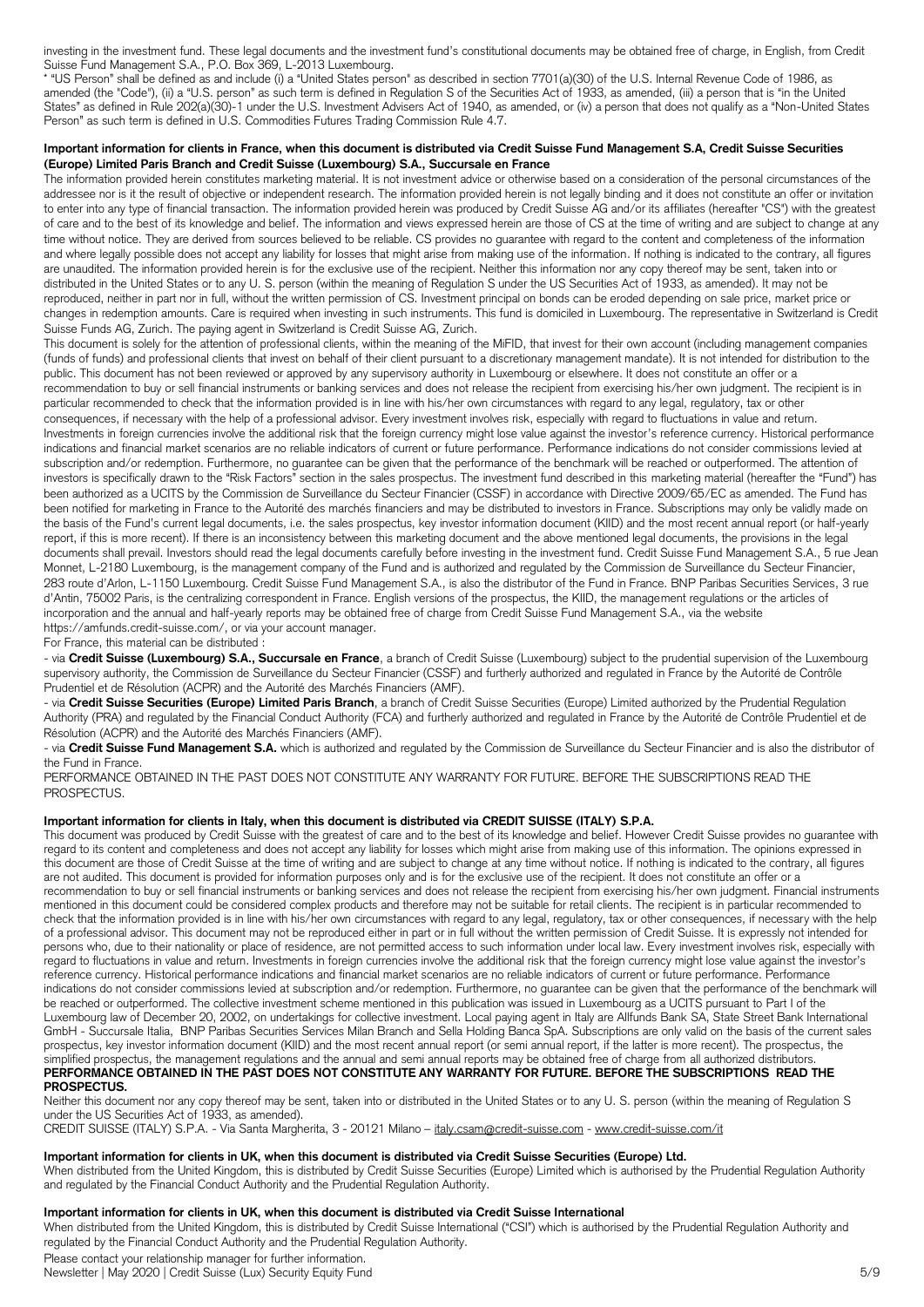## **Important information for clients in Israel, when this document is distributed via Credit Suisse Securities (Europe) Ltd.**

This document has not been approved by the Israel Securities Authority and will only be distributed to Israeli residents in a manner that will not constitute "an offer to the public" under sections 15 and 15a of the Israel Securities Law, 5728-1968 ("the Securities Law") or section 25 of the Joint Investment Trusts Law, 5754-1994 ("the Joint Investment Trusts Law "), as applicable. The Products are being offered to a limited number of investors (35 investors or fewer during any given 12 month period) and/or those categories of investors listed in the First Addendum ("the Addendum") to the Securities Law, ("Sophisticated Investors") as may change from time to time. This document may not be used for any other purpose, nor be furnished to any other person other than those to whom copies have been sent. Any offeree who purchases a Product is purchasing such Product for its own benefit and account and not with the aim or intention of distributing or offering such Product to other parties (other than, in the case of an offeree which is a Sophisticated Investor by virtue of it being a banking corporation, portfolio manager or member of the Tel-Aviv Stock Exchange, as defined in the Addendum, where such offeree is purchasing Product for another party which is a Sophisticated Investor). Nothing in this document should be considered investment advice or investment marketing as defined in the Regulation of Investment Counselling, Investment Marketing and Portfolio Management Law, 5755-1995. Investors are encouraged to seek competent investment counselling from a locally licensed investment counsel prior to making the investment. As a prerequisite to the receipt of a copy of this document a recipient shall be required by the Fund to provide confirmation that it is a Sophisticated Investor purchasing Products for its own account or, where applicable, for other Sophisticated Investors. This document does not constitute an offer to sell or solicitation of an offer to buy any securities other than the Shares offered hereby, nor does it constitute an offer to sell to or solicitation of an offer to buy from any person or persons in any state or other jurisdiction in which such offer or solicitation would be unlawful, or in which the person making such offer or solicitation is not qualified to do so, or to a person or persons to whom it is unlawful to make such offer or solicitation.

When distributed from the United Kingdom, this is distributed by Credit Suisse Securities (Europe) Limited which is authorised by the Prudential Regulation Authority and regulated by the Financial Conduct Authority and the Prudential Regulation Authority.

#### **Important information for clients in Israel, when this document is distributed via Credit Suisse International**

This document has not been approved by the Israel Securities Authority and will only be distributed to Israeli residents in a manner that will not constitute "an offer to the public" under sections 15 and 15a of the Israel Securities Law, 5728-1968 ("the Securities Law") or section 25 of the Joint Investment Trusts Law, 5754-1994 ("the Joint Investment Trusts Law "), as applicable. The Products are being offered to a limited number of investors (35 investors or fewer during any given 12 month period) and/or those categories of investors listed in the First Addendum ("the Addendum") to the Securities Law, ("Sophisticated Investors") as may change from time to time. This document may not be used for any other purpose, nor be furnished to any other person other than those to whom copies have been sent. Any offeree who purchases a Product is purchasing such Product for its own benefit and account and not with the aim or intention of distributing or offering such Product to other parties (other than, in the case of an offeree which is a Sophisticated Investor by virtue of it being a banking corporation, portfolio manager or member of the Tel-Aviv Stock Exchange, as defined in the Addendum, where such offeree is purchasing Product for another party which is a Sophisticated Investor). Nothing in this document should be considered investment advice or investment marketing as defined in the Regulation of Investment Counselling, Investment Marketing and Portfolio Management Law, 5755-1995. Investors are encouraged to seek competent investment counselling from a locally licensed investment counsel prior to making the investment. As a prerequisite to the receipt of a copy of this document a recipient shall be required by the Fund to provide confirmation that it is a Sophisticated Investor purchasing Products for its own account or, where applicable, for other Sophisticated Investors. This document does not constitute an offer to sell or solicitation of an offer to buy any securities other than the Shares offered hereby, nor does it constitute an offer to sell to or solicitation of an offer to buy from any person or persons in any state or other jurisdiction in which such offer or solicitation would be unlawful, or in which the person making such offer or solicitation is not qualified to do so, or to a person or persons to whom it is unlawful to make such offer or solicitation.

When distributed from the United Kingdom, this is distributed by Credit Suisse International ("CSI") which is authorised by the Prudential Regulation Authority and regulated by the Financial Conduct Authority and the Prudential Regulation Authority.

## **Important information for clients in Israel, when this document is distributed via CREDIT SUISSE FINANCIAL SERVICES (ISRAEL) LTD**

This document has not been approved by the Israel Securities Authority and will only be distributed to Israeli residents in a manner that will not constitute "an offer to the public" under sections 15 and 15a of the Israel Securities Law, 5728-1968 ("the Securities Law") or section 25 of the Joint Investment Trusts Law, 5754-1994 ("the Joint Investment Trusts Law "), as applicable. The Products are being offered to a limited number of investors (35 investors or fewer during any given 12 month period) and/or those categories of investors listed in the First Addendum ("the Addendum") to the Securities Law, ("Sophisticated Investors") as may change from time to time. This document may not be used for any other purpose, nor be furnished to any other person other than those to whom copies have been sent. Any offeree who purchases a Product is purchasing such Product for its own benefit and account and not with the aim or intention of distributing or offering such Product to other parties (other than, in the case of an offeree which is a Sophisticated Investor by virtue of it being a banking corporation, portfolio manager or member of the Tel-Aviv Stock Exchange, as defined in the Addendum, where such offeree is purchasing Product for another party which is a Sophisticated Investor). Nothing in this document should be considered investment advice or investment marketing as defined in the Regulation of Investment Counselling, Investment Marketing and Portfolio Management Law, 5755-1995. Investors are encouraged to seek competent investment counselling from a locally licensed investment counsel prior to making the investment. As a prerequisite to the receipt of a copy of this document a recipient shall be required by the Fund to provide confirmation that it is a Sophisticated Investor purchasing Products for its own account or, where applicable, for other Sophisticated Investors. This document does not constitute an offer to sell or solicitation of an offer to buy any securities other than the Shares offered hereby, nor does it constitute an offer to sell to or solicitation of an offer to buy from any person or persons in any state or other jurisdiction in which such offer or solicitation would be unlawful, or in which the person making such offer or solicitation is not qualified to do so, or to a person or persons to whom it is unlawful to make such offer or solicitation.

This document is distributed by CREDIT SUISSE FINANCIAL SERVICES (ISRAEL) LTD, authorized and regulated by the Israel Securities Authority ("the ISA").

#### **Important information for clients in DIFC, Oman, Qatar, Kuwait, UAE, Saudi Arabia when this document is distributed via Credit Suisse AG (DIFC Branch)**

This presentation can only be offered to Professional Clients. This material is personal to each offeree and may only be used by those persons to whom it has been handed out.

This information is being distributed by Credit Suisse AG (DIFC Branch), duly licensed and regulated by the Dubai Financial Services Authority ("DFSA"). Related financial services or products are only made available to Professional Clients or Market Counterparties, as defined by the DFSA, and are not intended for any other persons. Credit Suisse AG (DIFC Branch) is located on Level 9 East, The Gate Building, DIFC, Dubai, United Arab Emirates. Where relevant, Fund's Prospectuses are available upon request.

## **Additional information for Oman, when this document is distributed via Credit Suisse AG (DIFC Branch)**

For Residents of the Sultanate of Oman: The information contained in this document neither constitutes a public offer of securities in the Sultanate of Oman as contemplated by the Commercial Companies Law of Oman (Royal Decree 4/74) or the Capital Market Law of Oman (Royal Decree 80/98), nor does it constitute an offer to sell, or the solicitation of any offer to buy Non-Omani securities in the Sultanate of Oman as contemplated by Article 139 of the Executive Regulations to the Capital Market Law (issued by Decision No.1/2009). Additionally, this private placement memorandum is not intended to lead to the conclusion of any contract of whatsoever nature within the territory of the Sultanate of Oman.

#### **Additional information for Kuwait, when this document is distributed via Credit Suisse AG (DIFC Branch)**

This newsletter is not for general circulation to the public in Kuwait. The Credit Suisse (Lux) Security Equity Fund have not been licensed for offering in Kuwait by the Kuwait Capital Markets Authority or any other relevant Kuwaiti government agency. The offering of the Credit Suisse (Lux) Security Equity Fund in Kuwait on the basis of a private placement or public offering is, therefore, restricted in accordance with Law No. 7 of 2010 and the bylaws thereto (as amended). No private or public offering of the Credit Suisse (Lux) Security Equity Fund is being made in Kuwait, and no agreement relating to the sale of the Credit Suisse (Lux) Security Equity Fund will be concluded in Kuwait. No marketing or solicitation or inducement activities are being used to offer or market the Credit Suisse (Lux) Security Equity Fund in Kuwait.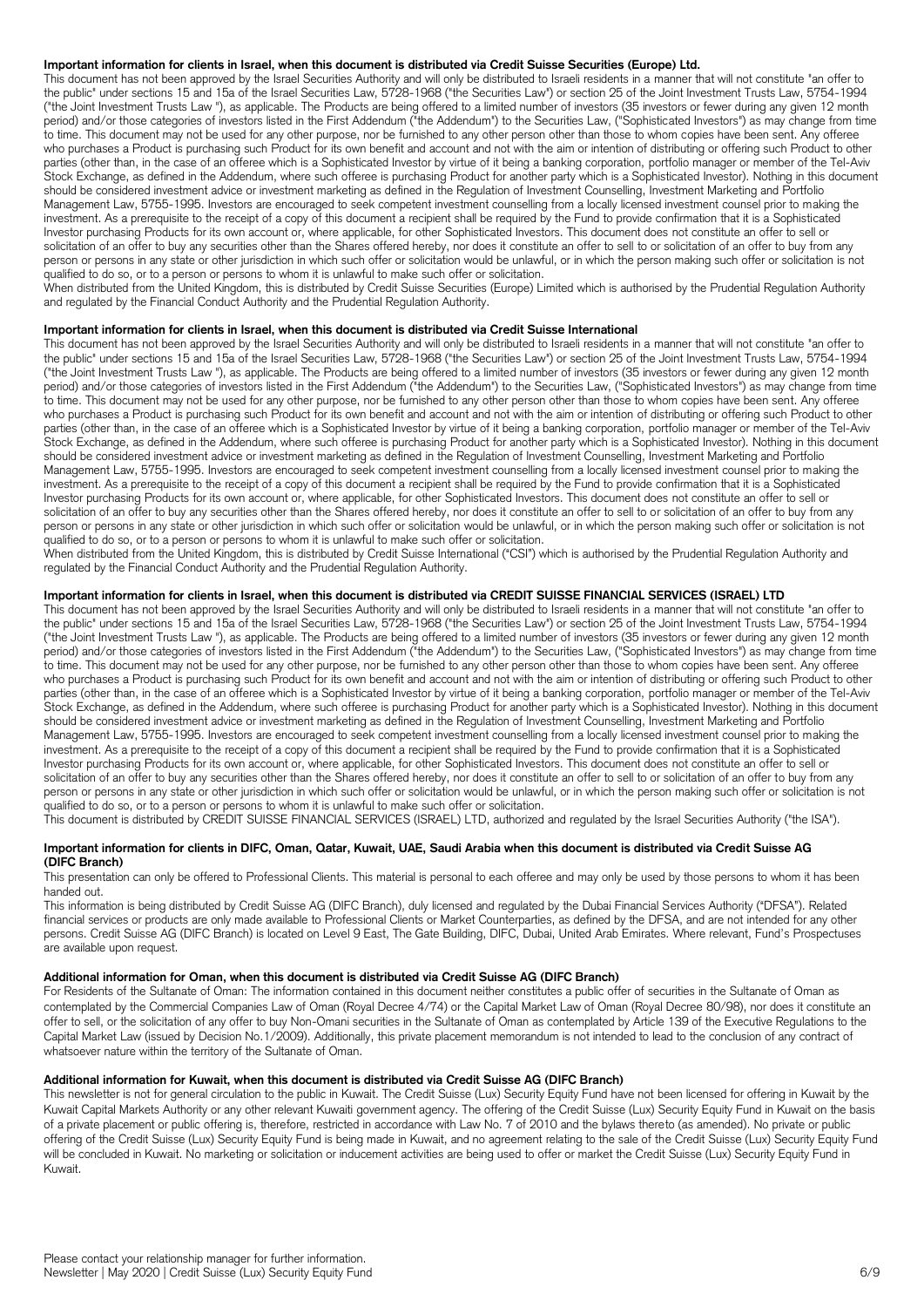# **Additional information for United Arab Emirates, when this document is distributed via Credit Suisse AG (DIFC Branch)**

This information is being distributed by Credit Suisse AG (DIFC Branch), duly licensed and regulated by the Dubai Financial Services Authority ("DFSA"). Related financial services or products are only made available to Professional Clients or Market Counterparties, as defined by the DFSA, and are not intended for any other persons. Credit Suisse AG (DIFC Branch) is located on Level 9 East, The Gate Building, DIFC, Dubai, United Arab Emirates. Where relevant, Fund's Prospectuses are available upon request.

## **Important information for clients for clients in Bahrain, when this document is distributed via Credit Suisse AG Bahrain Branch**

This material is distributed by Credit Suisse AG, Bahrain Branch, authorized and regulated by the Central Bank of Bahrain (CBB) as an Investment Business Firm Category 2. Related financial services or products are only made available to professional clients and Accredited Investors, as defined by the CBB, and are not intended for any other persons. The Central Bank of Bahrain has not reviewed, nor has it approved, this document or the marketing of any investment vehicle referred to herein in the Kingdom of Bahrain and is not responsible for the performance of any such investment vehicle. Credit Suisse AG, Foreign Branch, a branch of Credit Suisse AG, Zurich/Switzerland, is located at Level 21, East Tower, Bahrain World Trade Centre, Manama, Kingdom of Bahrain.

#### **Important information for clients in Chile, Peru, Colombia, Mexico, Uruguay, Panama, Brazil, when this document is distributed via Credit Suisse Agencia de Valores (Chile) Limitada**

The offer of the securities mentioned in this presentation is subject to General Rule No. 336 issued by the Comission for the Financial Market of Chile Comisión para el Mercado Financiero ("CMF"). The subject matter of this offer are securities not registered with the Securities Registry (Registro de Valores) of the CMF, nor with the Foreign Securities Registry (Registro de Valores Extranjeros) of the CMF; therefore, such securities are not subject to the supervision of the CMF. Since the securities are not registered in Chile, there is no obligation of the issuer to make publicly available information about the securities in Chile. The securities shall not be subject to public offering in Chile unless registered with the relevant securities registry of the CMF.

# **Additional information for Uruguay, when this document is distributed via Credit Suisse Agencia de Valores (Chile) Limitada**

In case of Private Placement: With respect to investment funds not registered in Uruguay, an offer will remain private as long as it is made to prospects or clients in or into Uruguay on a private, individual and one-on-one basis. In addition, the following requirements must be met: (a) the documentation provided to the investor must contain the following legend: "El fondo que se ofrece no está constituido bajo el régimen previsto en la Ley N° 16.774 de 27 de setiembre de 1996 y no está registrado en el Banco Central de Uruguay

The instruments of this fund correspond to a fund that was not established under the system provided by Uruguayan Law 16,774 of September 27, 1996 and is not registered before the Uruguayan Central Bank.

## **For Mexico via C. Suisse Asesoría México, S.A. de C.V.**

This document represents the vision of the person who provides his/her services to C. Suisse Asesoria México, S.A. de C.V. ("C. Suisse Asesoria") and/or Banco Credit Suisse (México), S.A., Institución de Banca Múltiple, Grupo Financiero Credit Suisse (México) ("Banco CS") so that both C. Suisse Asesoria and Banco CS reserve the right to change their mind at any time not assuming any liability in this regard. This document is distributed for informational purposes only, and does not imply a recommendation or suggestion, nor the invitation to celebrate any operation and does not replace the communication you have with your executive in relation to C. Suisse Asesoria and/or Banco CS prior to taking any investment decision. C. Suisse Asesoria and/or Banco CS does not assume any responsibility for investment decisions based on information contained in the document sent, as the same may not take into account the context of the investment strategy and objectives of particular clients. Prospectus, brochures, investment regimes of investment funds, annual reports or periodic financial information contain all additional useful information for investors. These documents can be obtained free of charge directly from issuers, operators of investment funds, in the Internet page of the stock exchange in which they are listed or through its executive in C. Suisse Asesoria and/or Banco CS. Past performance and the various scenarios of existing markets do not guarantee present or future yields. The data on the performance of products do not consider commissions and fees related to issuance or amortization of values. There is no guarantee that the performance will reach or exceed the reference indexes or rates of products. In the event that the information contained in this document is incomplete, incorrect or unclear, please contact your Executive of C. Suisse Asesoria and/or Banco CS as soon as possible. It is possible that this document may suffer modifications without any responsibility for C. Suisse Asesoria and/or Banco CS. This document is distributed for informational purposes only and is not a substitute for the Operations Reports and/or Account Statements you receive from C. Suisse Asesoria and/or Banco CS in terms of the General Provisions Applicable to Financial Institutions and other Legal Entities that Provide Investment Services issued by the Mexican Banking and Securities Commission ("CNBV"). Given the nature of this document, C. Suisse Asesoria and/or Banco CS does not assume any responsibility derived from the information contained therein. This document is intended for the exclusive use of the addressee and is not directed to the general public. Reproduction in whole or in part of the document sent without the prior written authorization of C. Suisse Asesoria and/or Banco CS is forbidden. Without prejudice to the fact that the information was obtained from or based on sources believed to be reliable by C. Suisse Asesoria and/or Banco CS, there is no guarantee that the information is either accurate or complete. Banco CS and/or C. Suisse Asesoria does not accept any liability arising from any loss arising from the use of the information contained in the document sent to you. Foreign currency investments involve additional risks. It is recommended that investor make sure that the information provided is in accordance to his/her personal circumstances and investment profile, in relation to any particular legal, regulatory or fiscal situation, or to obtain independent professional advice. In the case of Analysis Reports produced by Banco CS's analysis area, it is noted that this document represents the vision of the analyst or of the Analysis Area of Banco CS developed at that time and according to the circumstances of its elaboration, which did not receive any compensation from persons other than Banco CS, for which they work, or any entity of Grupo Financiero Credit Suisse (México), S.A. de C.V. These analysts reserve the right to change their opinion at any time not assuming any responsibility in that regard. Therefore, Banco CS y/o C. Suisse Asesoria and/or its affiliates assume no responsibility or liability in respect of the information contained in this document. In the case of documents containing information of markets or in the case of reporting of investments, please be aware that the document has been produced by the team of Investment Consulting of Banco CS, Private Banking, and it is not the result of an economic analysis or substantial investment, nor it comes from the department of Analysis, nor does it constitute a recommendation or Report of Analysis in terms of the General Provisions Applicable to Financial Institutions and other Legal Entities that Provide Investment Services issued by the Mexican Banking and Securities Commission ("CNBV"). Please be aware that such documents may contain a condensed version of Analysis Reports or the Global Analysis of Private Banking. The information and opinions expressed herein were produced in the date of their preparation and distribution and may be modified without prior notice. In the event that the document sent to you by C. Suisse Asesoria and/or Banco CS contains some extract of public information relating to any public offering of the securities market, be aware that the entire document may be consulted in its complete version, updated and valid in the Internet page of the Mexican Stock Exchange ("BMV"), www.bmv.com.mx. Any query can and should be done in that page in a holistic manner. The information in such document shall supersede and replace the information contained in the document sent to you. Any investor or interested person shall review and read in a comprehensive manner that version updated on the page in question. The document sent to you does not constitute or form part of a public offer for subscription and payment to a public offering, which may only be carried out through the process established in the applicable legal framework. C. Suisse Asesoria México, S.A. de C.V. is an investment adviser created in accordance with the Mexican Securities Market Law ("LMV"), registered with the Mexican Banking and Securities Commission ("CNBV") under the folio number 30070. C. Suisse Asesoria México, S.A. de C.V. is not part of Grupo Financiero Credit Suisse (México), S.A. de C.V., or any other financial group in Mexico. C. Suisse Asesoria México, S.A. de C.V. is not an independent investment adviser as provided by LMV and other applicable regulations due to its direct relationship with Credit Suisse AG, a foreign financial institution, and its indirect relationship with the entities that make up Grupo Financiero Credit Suisse (México), S.A. de C.V.

## **For Brazil via Credit Suisse Consultoria de Investimentos Ltda.**

This material is exclusively provided to the addressee solely for information purposes, and does not constitute an offer or commitment, a solicitation of an offer or commitment, or any advice or recommendation to enter into or conclude any transaction (whether on the indicative terms shown or otherwise). This material does not purport to contain all of the information that an interested party may desire. Interested parties should conduct their own investigation and analysis of the instrument(s) described in this material and the data set forth in them. Each person in possession of this material should make an independent assessment of the merits of pursuing the transaction(s) described in this material and should consult their own professional advisors. Credit Suisse does not provide and is not providing advisory service of any kind, including tax advice. The transaction(s) described in this material involve complex instruments, usually with a high degree of risk, and their sale is indicated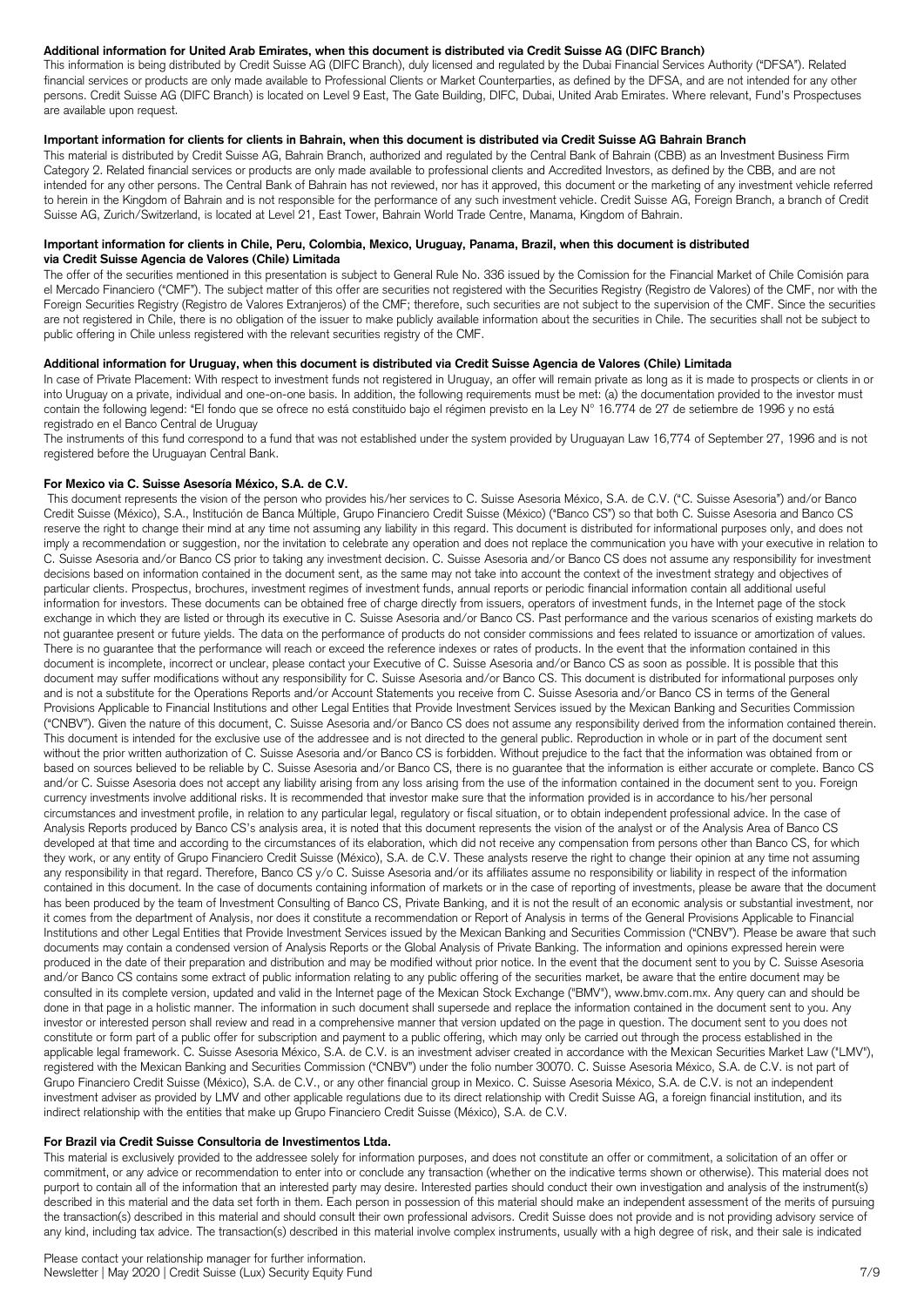only to sophisticated investors able to understand and assume the risks involved in such transaction(s). The market value of these instruments, including their markedto-market value for the purpose of margin calculation, may be affected by changes in economic, financial and political factors, including, but not limited to, interest rates in the spot and futures market, foreign exchange rate, maturity terms, market conditions and volatility and credit quality of any issuer. A fund is subject to the risk of substantial loss of its net asset value upon occurrence of events that result in non payment of the assets that comprise its portfolio, including as a result of intervention, liquidation, temporary management regime, bankruptcy, legal or extrajudicial recovery of the issuers responsible for the fund's assets. The historical performance of any indices to which the principal and/or interest may be linked should not be considered as an indication or guarantee of future performance. No representation or guarantee is provided herein that the performance and returns mentioned above will be attained in the future. Any discussions or results based on hypothetical forecasts or past performances are limited by nature and should not be considered as indication of future results. No guarantee is provided herein that the parameters used in this material may be replicated in real operations. The information set forth in this material has been obtained from or based upon sources believed by Credit Suisse to be reliable, but Credit Suisse does not represent or warrant its accuracy or completeness. Credit Suisse or its affiliates may have acted on or used these materials and may from time to time have had relevant long or short positions in transactions or instruments identical to, or economically equivalent or related to, the transaction(s) described in this material. This document cannot be distributed to any person other than the addressee, without the express consent of Credit Suisse or its subsidiaries or affiliates (collectively, "Credit Suisse").

## **For Hong Kong SAR (China)**

The information memorandum in relation to any interest and/or investment referred to in this document has not been approved by the Securities and Futures Commission of Hong Kong. Accordingly (a) any interests or securities may not be offered or sold and have not been offered or sold in Hong Kong, by means of any document, other than to (i) "professional investors" as defined in the Securities and Futures Ordinance (Cap. 571) of Hong Kong and any rules made under that Ordinance; or (ii) in other circumstances which do not result in the document being a "prospectus" as defined in the Companies Ordinance (Cap. 622) of Hong Kong or which do not constitute an offer to the public within the meaning of that Ordinance; and (b) no person has issued or had in its possession for the purposes of issue, and will not issue or have in its possession for the purposes of issue, whether in Hong Kong or elsewhere, any advertisement, invitation or document relating to any interest or securities, which is directed at, or the contents of which are or are likely to be accessed or read by, the public in Hong Kong (except if permitted to do so under securities laws of Hong Kong) other than with respect to any interests or securities which are or are intended to be disposed of only to persons outside Hong Kong or only to "professional investors" within the definition of the Securities and Futures Ordinance (Cap. 571) of Hong Kong and any rules made under that Ordinance.

# **For Singapore**

This document forms part of, and should be read in the context of and in conjunction with the offer document of the product(s) named in this document ("Product"). This document together with the offer document, forms the information memorandum relating to the offer of the securities/shares/interests/units in or of the Product ("Information Memorandum"). The Product is not authorised under section 286 of the Securities and Futures Act (Chapter 289 of Singapore) ("SFA") or recognised under section 287 of the SFA by the Monetary Authority of Singapore ("MAS") and its securities/shares/interests/units are not allowed to be offered to the retail public in Singapore. Each of the Information Memorandum (including this document and the offer document) and any other document or material issued in connection with the offer or sale of the securities/shares/interests/units in or of the Product is not a prospectus as defined in the SFA, and has not been and will not be lodged or registered as a prospectus with the MAS. Accordingly, statutory liability under the SFA in relation to the content of prospectuses does not apply. A potential investor should consider carefully whether the investment is suitable for him/her/it. This document and any other document or material issued in connection with the offer or sale of the securities/shares/interests/units in or of the Product may not be circulated or distributed, and the securities/shares/interests or units in or of the Product may not be offered or sold, whether directly or indirectly, to any person in Singapore other than (a) to an institutional investor (as defined in section 4A of the SFA) in reliance on the exemption under section 304 of the SFA; (b) to a "relevant person" as defined in section 305(5) of the SFA; (c) to a person acquiring the securities as principal and on such terms as set out in section 305(2) of the SFA; or (d) otherwise pursuant to, and in accordance with the conditions of, any other applicable provision of the SFA. This document has been prepared and issued for distribution in Singapore to institutional investors and accredited investors (each as defined in the SFA). By virtue of your status as an institutional investor or accredited investor, Credit Suisse AG, Singapore Branch and Credit Suisse (Singapore) Limited (each a "CS SG Entity") are exempted from complying with certain compliance requirements under the Financial Advisers Act, Chapter 110 of Singapore (the "FAA"), the Financial Advisers Regulations ("FAR") and the relevant notices and guidelines issued thereunder, in respect of any financial advisory service which a CS SG Entity may provide to you. These include exemptions from complying with:

(i) Section 25 of the FAA (pursuant to Regulation  $33(1)$  of the FAR);

(ii) Section 27 of the FAA (pursuant to Regulation 34(1) of the FAR);

(iii) Section 36 of the FAA (pursuant to Regulation 35(1) of the FAR); and

(iv) Sections 25 to 29 and 36 of the FAA (pursuant to Regulation 36(1) and (2) of the FAR).

#### **For China**

No invitation to offer, or offer for, or sale of, any interest or investment will be made to the public in the People's Republic of China ("PRC") or by any means that would be deemed public offering of securities under the laws of the PRC. These materials may not be distributed to individuals resident in the PRC or entities registered in the PRC who have not obtained all the required PRC government approvals. It is the investor's responsibility to ensure that it has obtained all necessary PRC government approvals to purchase any interest, participate in any investment or receive any investment advisory or investment management services.

#### **For Thailand**

This document is provided upon your request. This document has not been approved by the Securities and Exchange Commission which takes no responsibility for its contents. No offer to the public to purchase any product will be made in Thailand and this document is intended to be read by the addressee only and must not be passed to, issued to, or shown to the public generally.

#### **For Philippines**

This document is provided upon your request and prepared for your informational purposes only. The products mentioned herein have not been registered with the Securities and Exchange Commission under the Securities Regulation Code. Any future offer or sale thereof is subject to registration requirements under the code unless such offer or sale qualifies as an exempt transaction. Further, this document is intended to be read by the addressee only and must not be passed to, issued to, or shown to the public generally.

#### **For Malaysia**

This document is provided on a confidential basis and made upon your request. This document does not constitute, and should not be construed as constituting, an offer or invitation to subscribe for or purchase any securities (as defined in the Capital Markets and Services Act 2007) in Malaysia or interests (as defined in the Companies Act 1965) to the public in Malaysia. The dispatch of this document does not make available any securities for subscription or purchase in Malaysia. This document has been issued outside of Malaysia and no issue, offer or invitation under this document has any effect in Malaysia.

#### **For South Korea**

This document is being provided to you for general discussion purposes only to gauge the level of interest in the relevant products. The delivery of this document to you should not be construed in any way as soliciting investment or offering to sell any interests described in this document. Rather, before the sales of any fund product, the fund will first be registered with the Financial Services Commission in Korea and a locally licensed entity will be engaged.

#### **For Australia**

Please contact your relationship manager for further information. Newsletter | May 2020 | Credit Suisse (Lux) Security Equity Fund 8/9 This document is issued in Australia by Credit Suisse Fund Management S.A. ("CSFMSA"). This information has been prepared for and is provided only to permitted recipients in Australia who qualify as wholesale clients as that term is defined by section 761G(7) of the Australian Corporations Act 2001 (the "Act") and as sophisticated or professional investors as defined by sections 708(8) and (11) (respectively) of the Act, in respect of which an offer would not require disclosure under Chapter 6D or Part 7.9 of the Act. In accordance with ASIC Corporations (CSSF-Regulated Financial Services Providers) Instrument 2016/1109, CSFMSA is exempt from the requirement to hold an Australian financial services license under the Act in respect of the financial services it may provide to wholesale clients and it